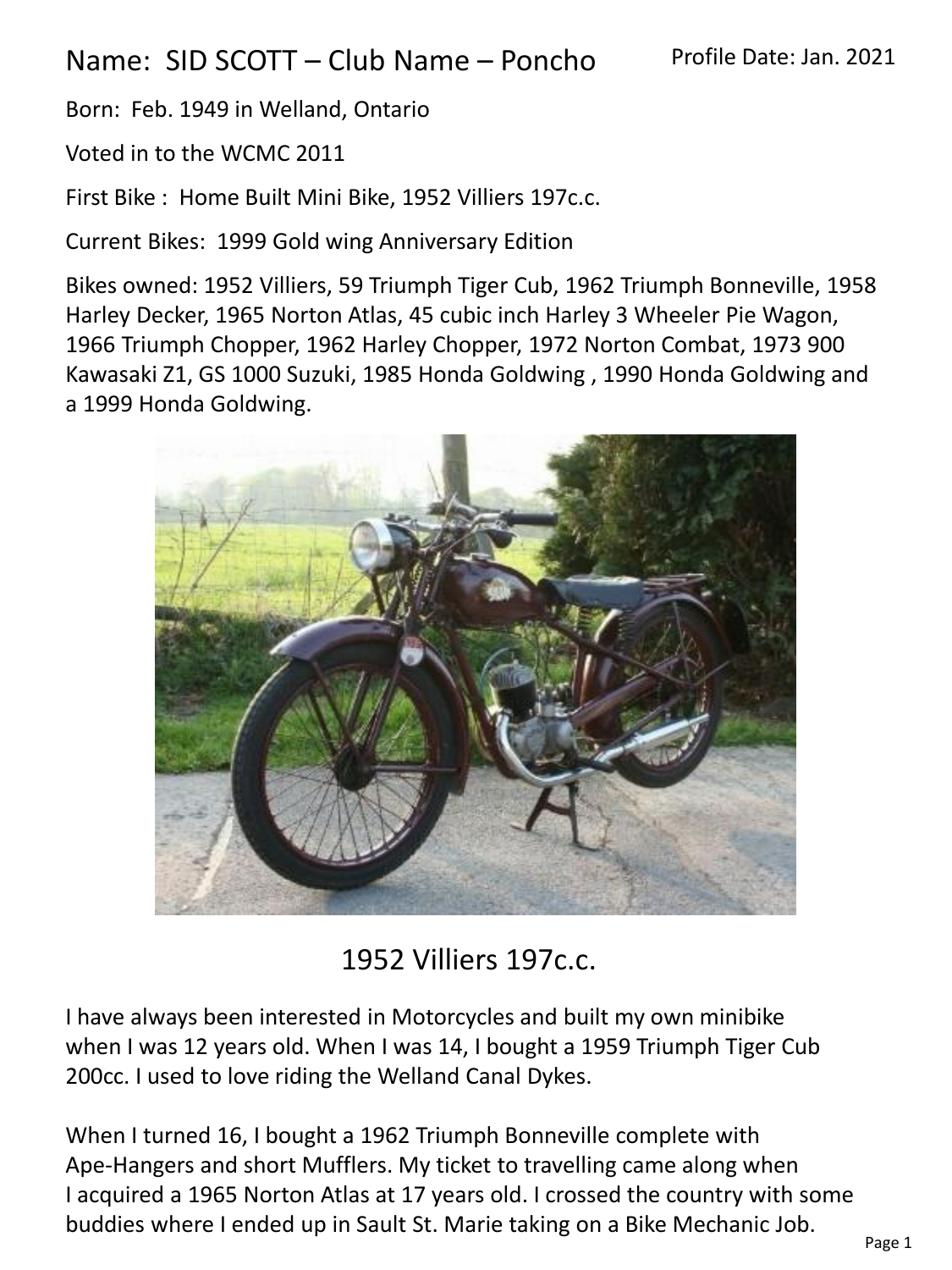

## 1965 Norton Atlas

While living in the Sault, I built my first Chopper with a modified Hard Tail Frame, 1965 Unit Constructed Engine, raked and extended Front End, Wild Pipes and Seat with a Candy Apple Tangerine Paint Job. I took first place in a bike show in the Sault.





1966 Triumph Chopper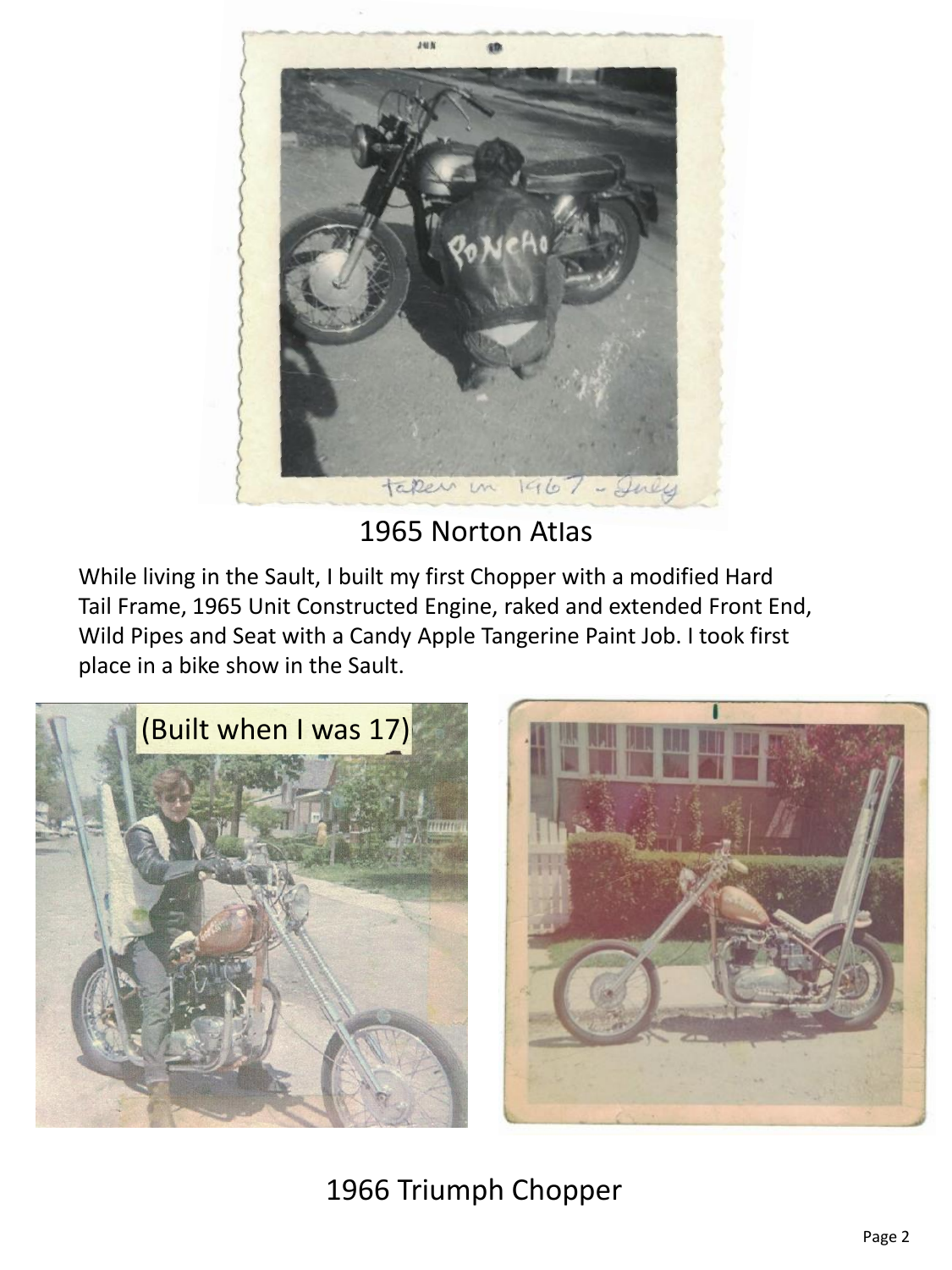I joined a couple of motorcycle clubs in my early days, first with the White Lightnings in Sudbury and then with the Satan's Choice in the St. Catherine's, Ontario.

I left the club, got married, started a family, went to College and started my motorcycle repair apprenticeship with Clare's Cycle in Fenwick, ON. I earned my License 5 years later. It was a great job and I had fun working for John Clare for the next 10 years or so.

I left Clare's and joined Fedor's Moto sports on Weber Road next to Atlas Cycles. We repaired and sold Suzuki Snowmobiles and Go Karts. I got the Go Kart Bug and started Racing a twin engine modified Enduro Kart at some of the most iconic tracks around like Daytona in Florida, Charlotte, NC, Pocono, Mid Ohio, Indianapolis, Watkins Glen and Mosport in Toronto. Great speeds up to 120 mph (that's 200km) per hour.



Sid's original Twin Engine Modified Racing Cart at Watkins Glen



At that time I had a 900 Kawasaki and bought a GS1000 Suzuki from Fred Louse – Both were very fast bikes. I then found myself in Kelowna, BC on my Suzuki where I studied and became a Helicopter Engineer. I ended up repairing Helicopters and Motorcycles while in the Interior of BC.

Next, I opened a Classic Car Business in Fonthill, Ontario for a number of years before retiring at the age of 39.

I rode my Honda Goldwing to Florida, Purchased a 40 foot Marine Trader Trawler and opened up a Deep Sea Fishing Charter Business in the Caribbean Turks and Caicos Islands. I had the biggest bike on the island.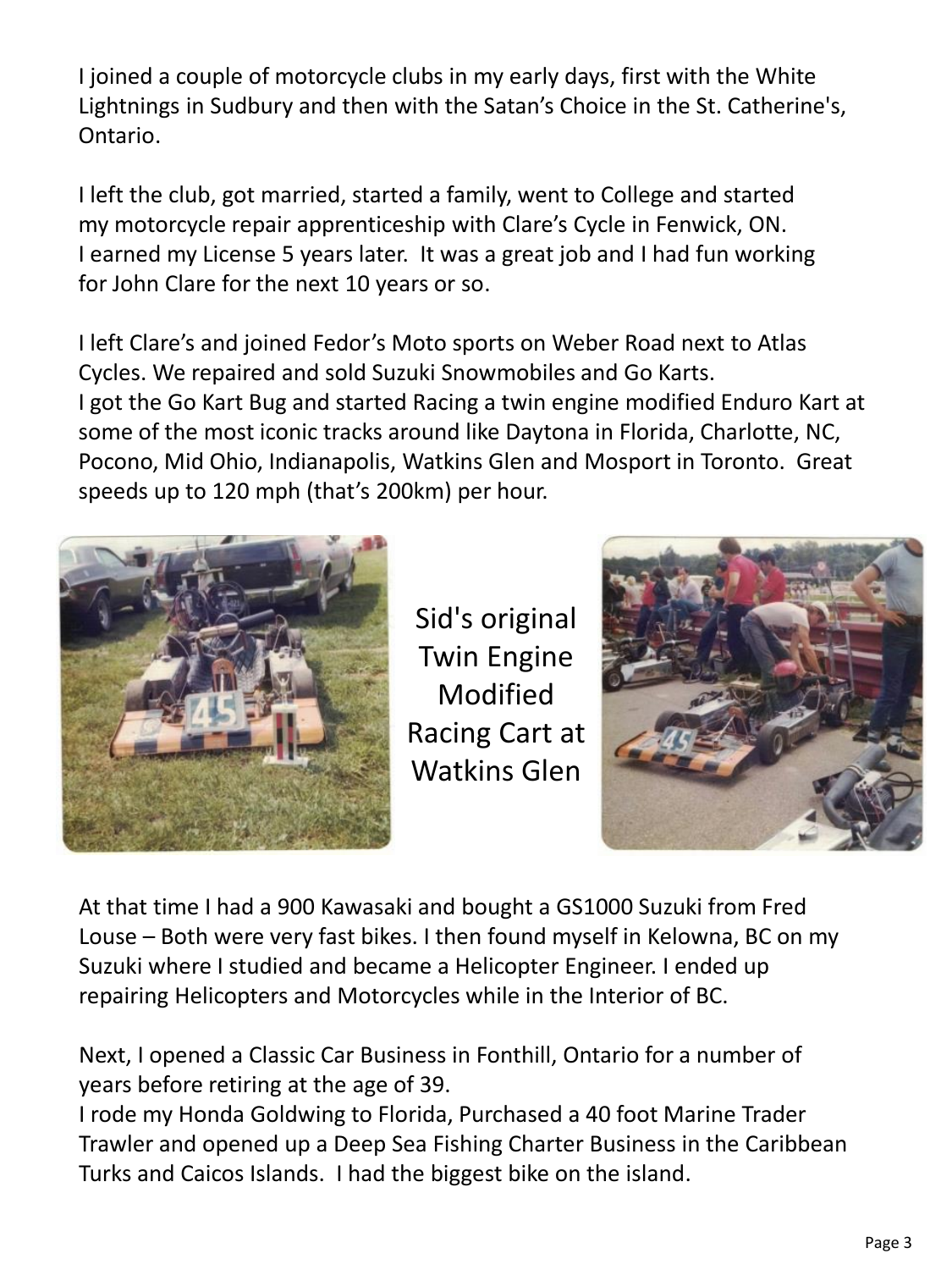

1985 Honda Goldwing



40 foot Marine Trader Trawler with my 1985 Goldwing Shark Catch of the Day

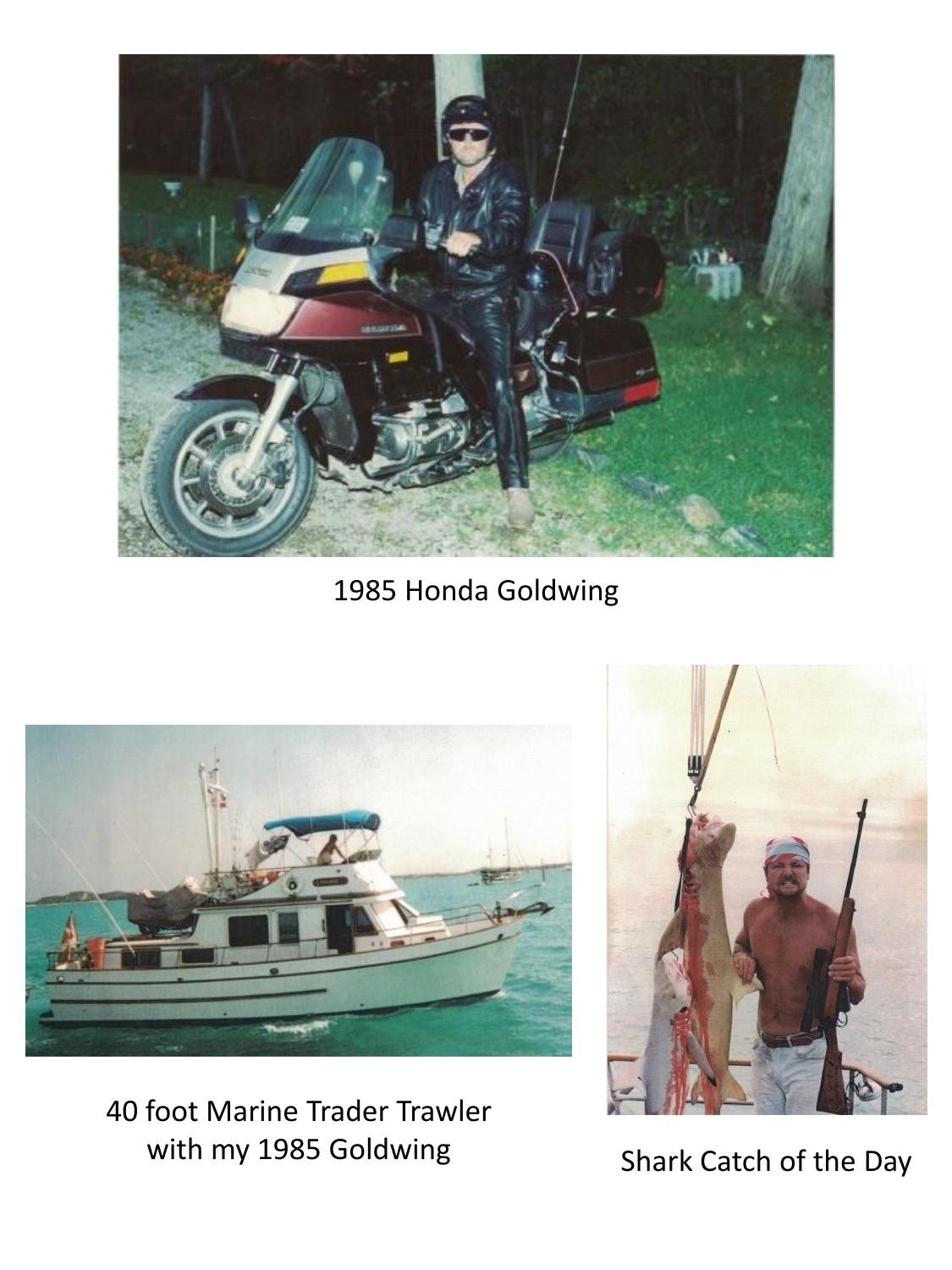

1965 Norton Atlas on a Cross Country Trip

Years later, my cousin Jim Ewart introduced me to the Welland County Motorcycle Club. I enjoy helping out at the club repairing mechanical equipment, building the Water Truck, short term as a Track Referee, Board Member, worked the front gate (which also included opening beer for Wes Pierce).

I'm currently involved in our Racing Track Maintenance, and was pleased to help in this Covid off season to be able to get the track ready of our next racing season.

It was my pleasure to introduce the Super Go Kart Class of racing in 2019, running our annual Pool Tournaments and voted in Sargent of Arms for many years.



New dirt kart, 450 5 SPD liquid cooled